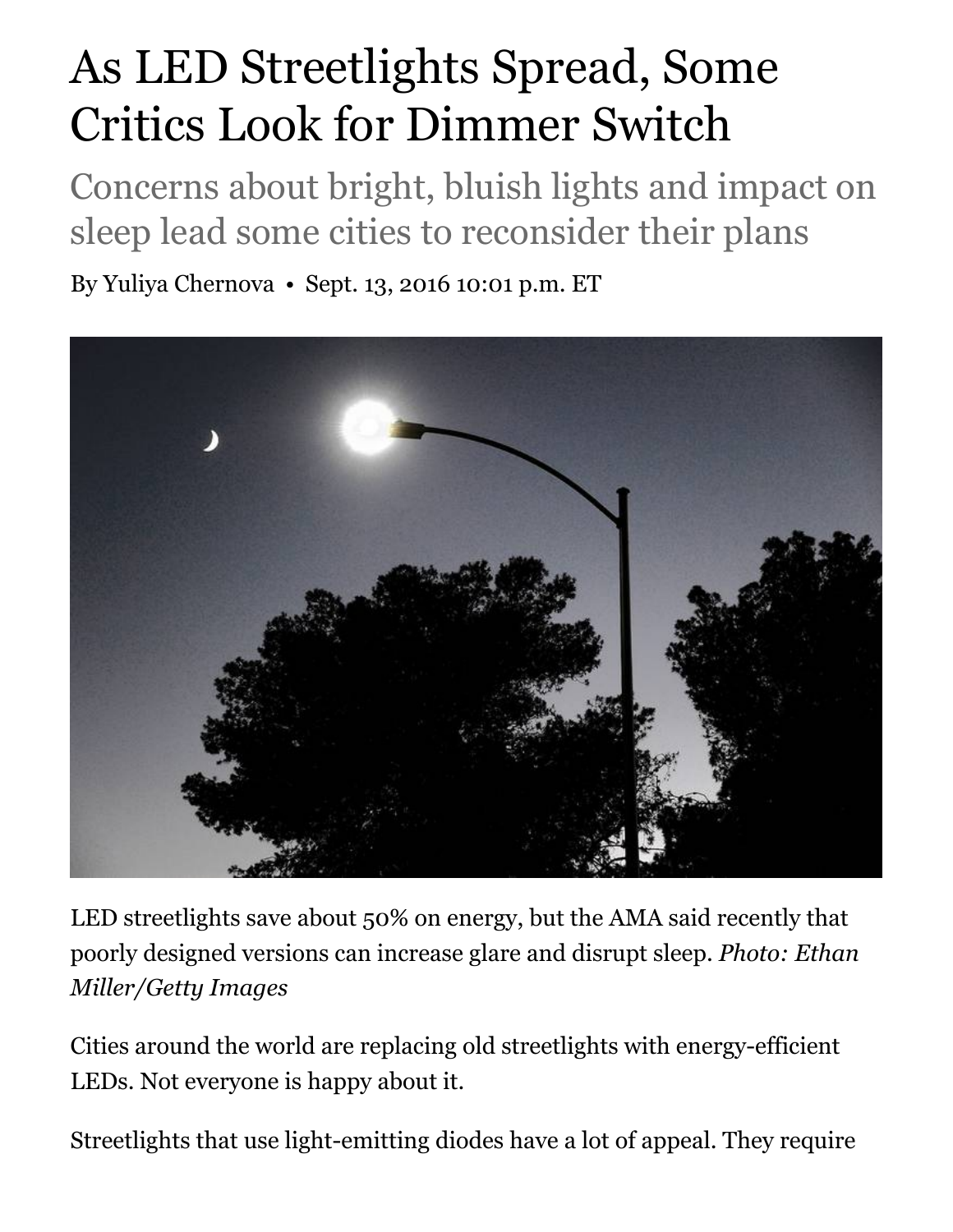roughly 50% less energy than the common high-pressure sodium and metalhalide lamps. And they last much longer, resulting in big cost savings.

The number of LED streetlights in the U.S. grew to 5.7 million in 2014, or about 13% of all streetlights, from 1.3 million in 2012, according to the U.S. Energy Department.

But some concerns have arisen about the LEDs most commonly used in streetlights.

Most LEDs in street lamps emit a bluish light, and some research has shown that humans see that light as brighter than other light sources, prompting some city residents to complain that the lights are keeping them up at night. Studies also have suggested that the bluish light in LEDs can suppress melatonin, a hormone that helps regulate sleep cycles.

In June, the American Medical Association said that poorly designed LED streetlights in the U.S. today can increase glare and disrupt sleep—which can lead to chronic health problems—and confuse animals. The AMA supports installation of LEDs, but says cities should use LEDs that cast a more yellow light and are fully shielded to direct their light downward.

About 500 New York City residents signed a petition urging the city to stop installing certain kinds of LEDs. "It's turning NYC into a bad Wal-Mart parking lot," read one complaint. The petition asked for fully shielded lights that would decrease light pollution and for LED lights of a warmer color meaning more yellow.

New York has installed mostly LED street lamps of the bluer variety, but plans to switch to LEDs of a more yellow color for the 116,000 LED streetlights still to be installed, a Transportation Department spokesman says. Once the current installation of LED street lamps is complete, it is expected to save the city about \$6 million a year on electricity and \$8 million on maintenance. "The energy savings are a mathematical fact," the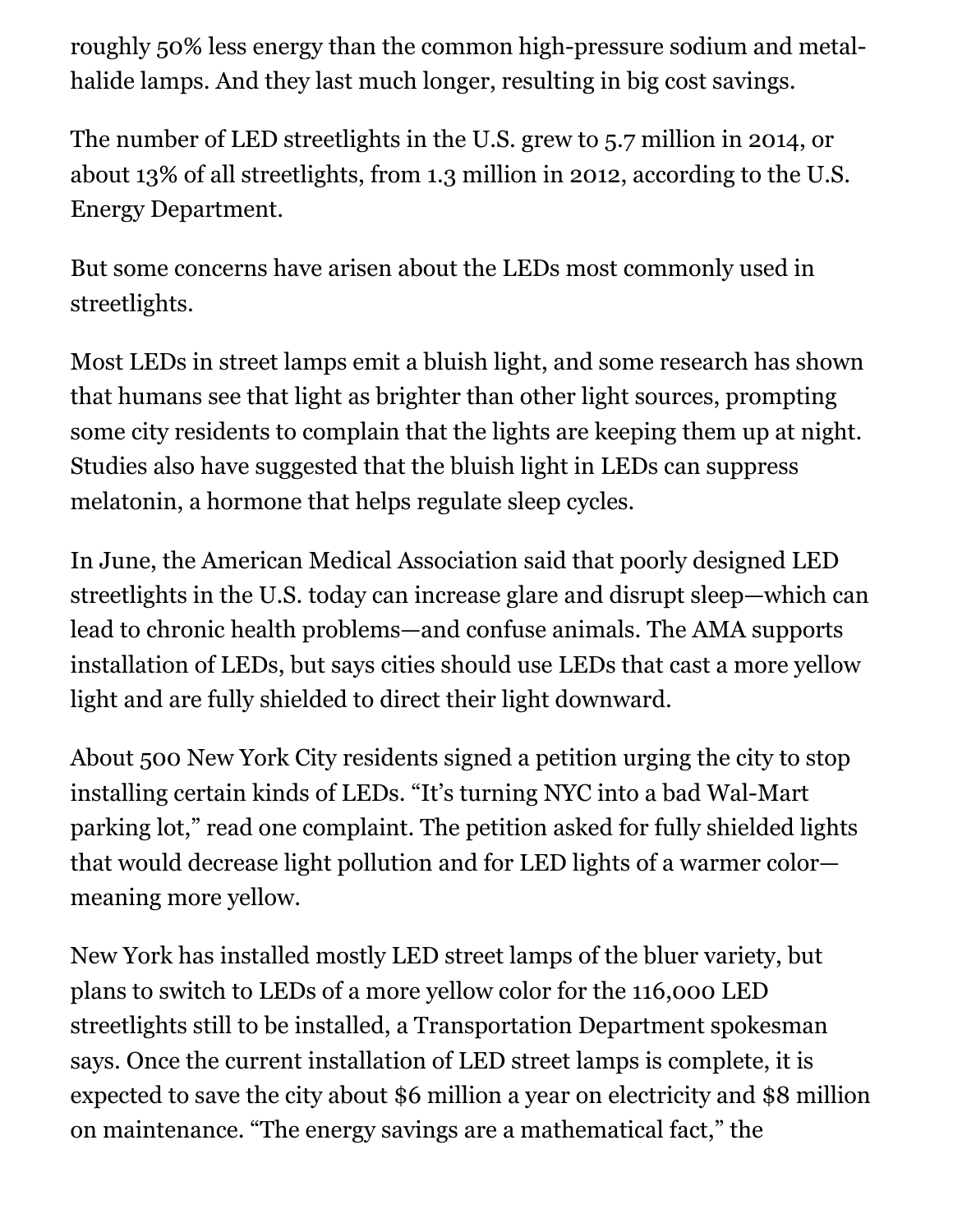## **A New Light**

The number of LED streetlights installed in the U.S.. out of about 45 million total. The Energy Department estimates an energy saving of 50% or more from outdoor LEDs.



spokesman says.

John Bullough, director of transportation and safety lighting programs at the Lighting Research Center at Rensselaer Polytechnic Institute, says the effect of outdoor LEDs on human health hasn't been clearly established; in fact, he says, the use of computer screens at night might have a stronger effect on sleep disruption than outdoor streetlights.

But his research does show that people see many LEDs as brighter than other light sources at the same measured intensity, and he says the best way to reduce problems from early LED installations is to replace older, brighter models with LEDs of lower intensity.

Some cities are revising streetlight-replacement plans in response to residents' protests. In Phoenix, opposition to plans for 90,000 bluish LED streetlights led the city to request that bidders propose a wider range of colors for the LEDs. In an online survey conducted by the city, citizens preferred the lights with the more yellow hue.

Phoenix officials say they will decide on the color of the lamps this fall. While the citizen input will be taken into account, says Monica Hernandez, a spokeswoman for the city's Street Transportation Department, the city will also consider feasibility, sustainability and dollar savings.

In Lake Worth, Fla., town officials chose the more yellow light when they decided to convert some 5,300 streetlights to LEDs earlier this year. The color temperature of the lights was measured at 2,700 Kelvins. The Florida Transportation Department, however, specifies bluer, 4,000K lights for major roadways.